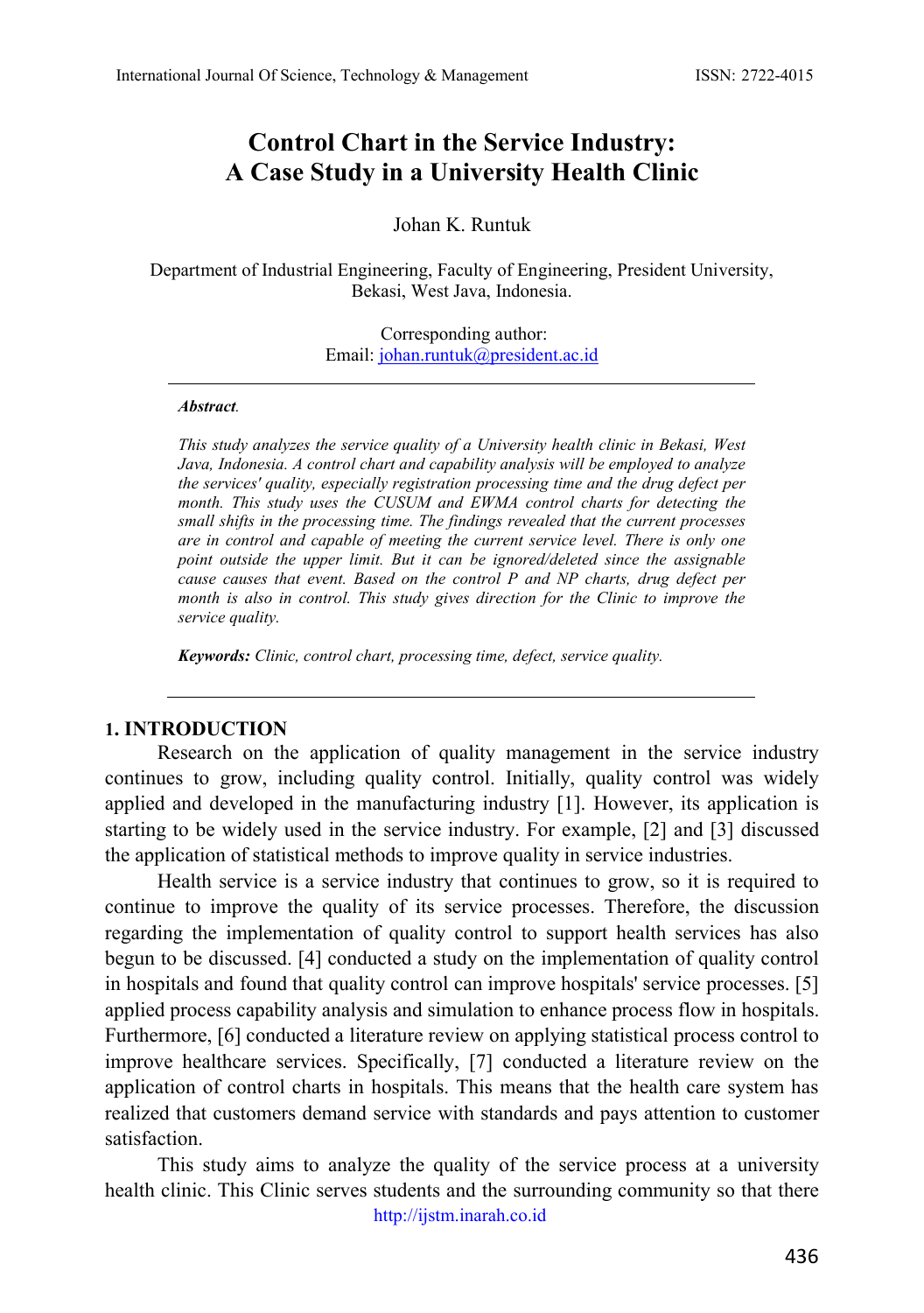are many queues at the Clinic at certain times. This study focuses on controlling the quality of service processes in the Clinic. It uses the control charts to evaluate whether the process is in control or not. The Capability processes are also carried out to determine whether the process can produce output according to the specified specifications. By controlling the service process's quality, the Clinic can identify quality problems that occur and immediately make improvements to increase customer satisfaction.

## **II. METHODS**

This research is a quantitative study, which analyzes data using statistical methods for quality control. The method used includes control chart analysis (for data types of variables and attributes) and process capabilities. Data on the type of variables in this study were the registration processing time. A total of 125 data were used in the analysis. The attribute data in this study is the number of drugs defect per month.

# **III. RESULT AND DISCUSSION**

# *Control Chart for Variable*

The data used for this control chart is the registration processing time by the receptionist when the patient arrives at the Clinic. The data is measured in minutes. There are 25 samples, and each sample has five subgroups. The normality test is conducted using the MINITAB. The result stated that the data is following normal distribution, because the P-value is more than 0.05, which is 0.065. Fig. 1 shows the  $\overline{X}$ and R chart of the data.



**Fig. 1.** Control chart for  $\overline{X}$  and R

Based on Fig. 1, it can be seen on the  $\overline{X}$  control chart that there is one data out of control, which is then considered as an assignable cause. It occurred because the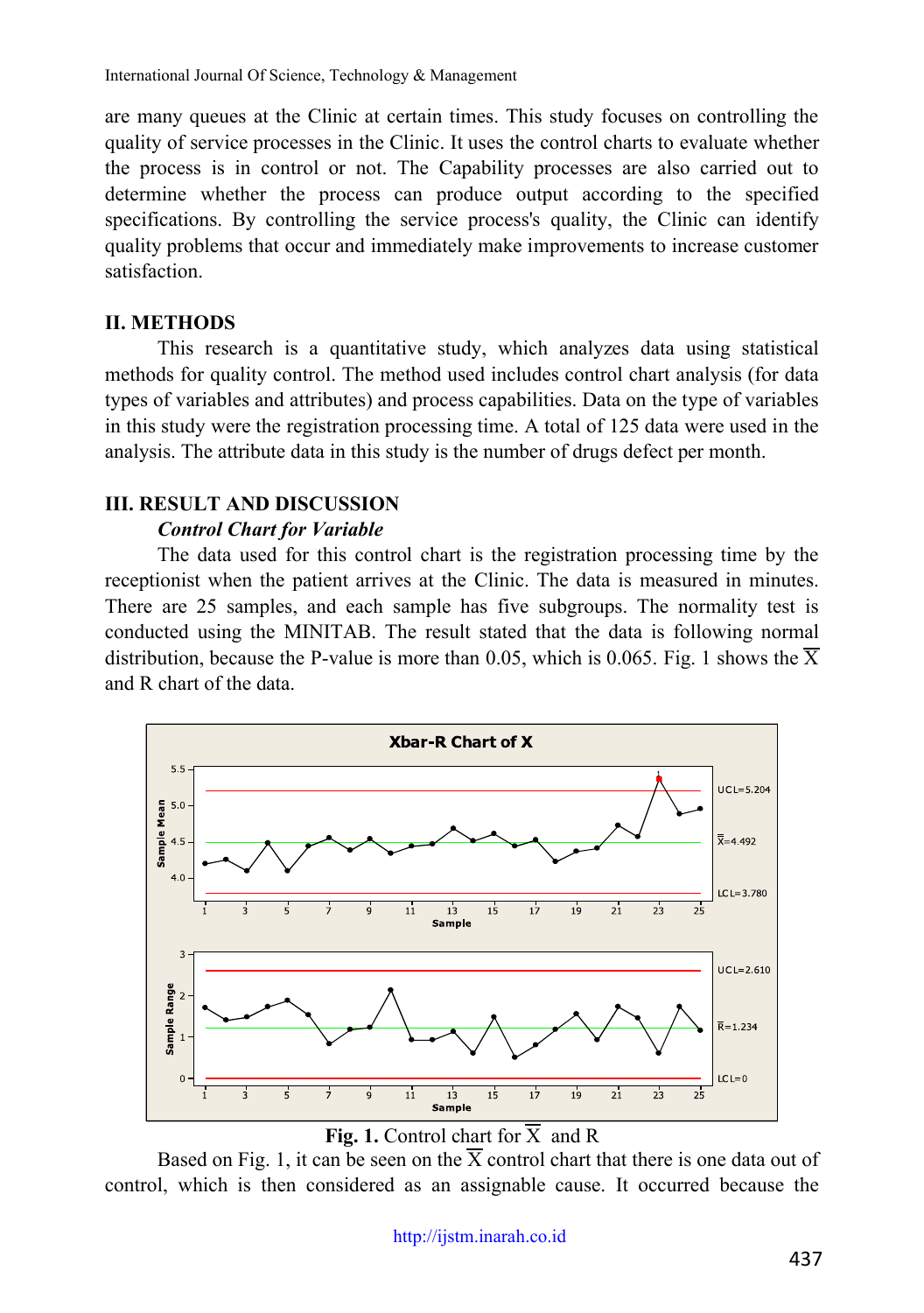receptionist's computer is lag and lost connection when inputting the patient's data. It caused the patient's service at that time is longer than the usual time due to the computer must be restarted again. Meanwhile, the R chart shows that the process variability within the subgroups is in control.

# *Process Capability Ratio for Variable Data*

The Clinic has set the registration processing time between three to five minutes. Based on that information, the process capability can be measured. Fig. 2 depicts the result of the capability process using Minitab.



**Fig. 2.** Process capability ratio of X

Based on Fig. 2 can be seen that Cp is 1.2, which is more than 1. Thus, it can be concluded that the process is capable of meeting the specification of registration processing time. Nevertheless, based on Cpk, the process capability is inadequate. The value of  $Cpk < Cp$ , which is  $0.61 < 1.2$ , so the process is off-center. As it could see, the diagram of the data tends to right. Processing time for registration tends to reach the upper limit, which is five minutes. This indicates that although the receptionist can carry out the registration process according to the specified time, however, the completion of the process tends to be at its maximum limit. This indicates the need for a system or support tool that can make it easier for receptionists to register patients.

# *Control Chart for (Cumulative Sum) CUSUM*

The CUSUM control chart is used to detect the shifting in processing time. The CUSUM control chart for variable data can be seen in Fig. 3.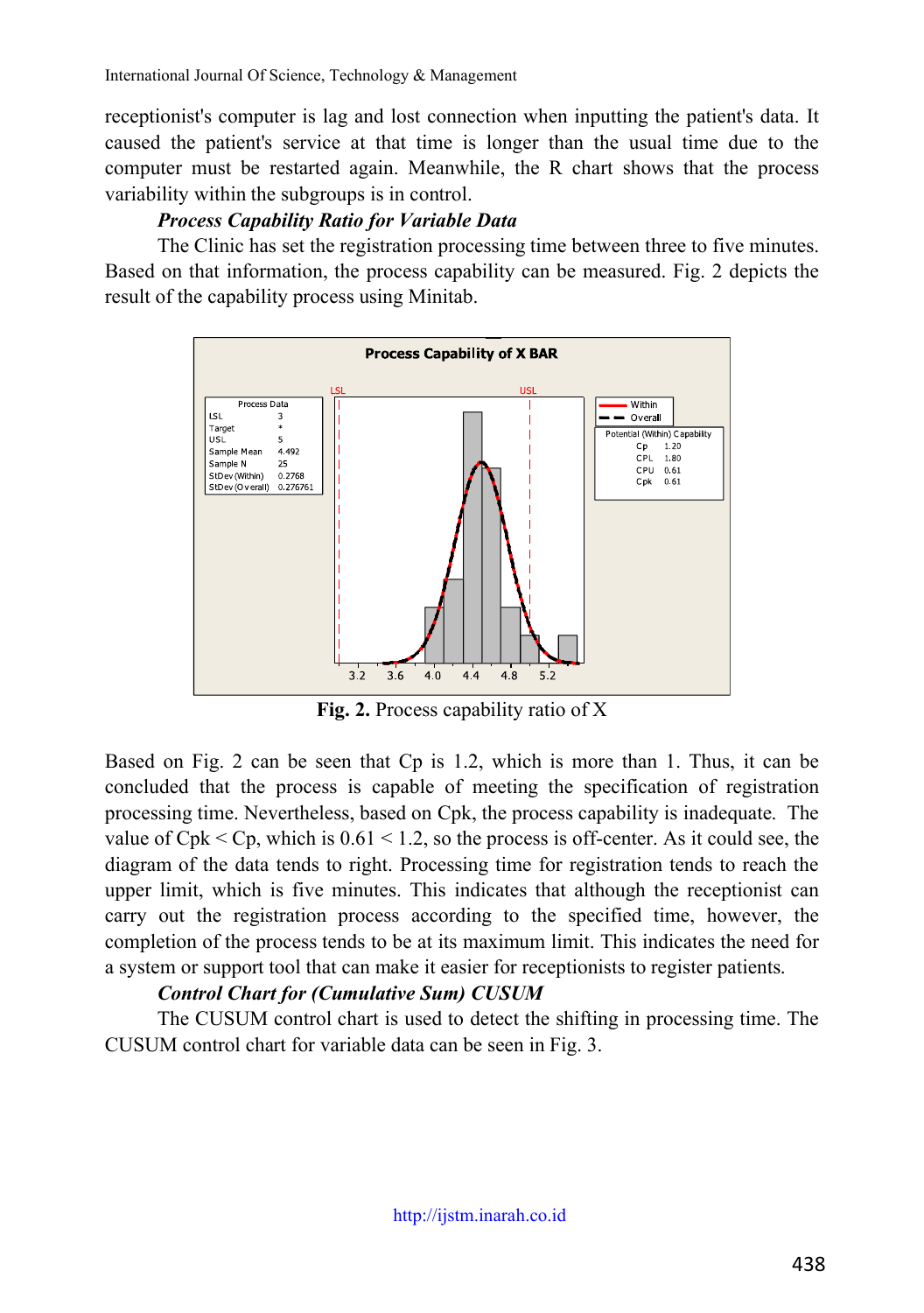

**Fig. 3.** CUSUM control chart

From Fig. 3 we can conclude that the process has shifted start from sample 23 until 25. Even though there is no significant problem, but any increase in the process is already detected quickly. Maybe it because of the system's error and make the next service from sample 23 get increased.

# *Control Chart for Attribute*

The data used for this control chart is the defect of drugs, which is always input every month to this Clinic. From the interview, the drugs that come from the supplier are approximately 250 for each month. Based on the interview result and the data, the P and NP Chart is developed as depicted in Fig. 4 and Fig. 5, respectively.



**Fig. 4.** P control chart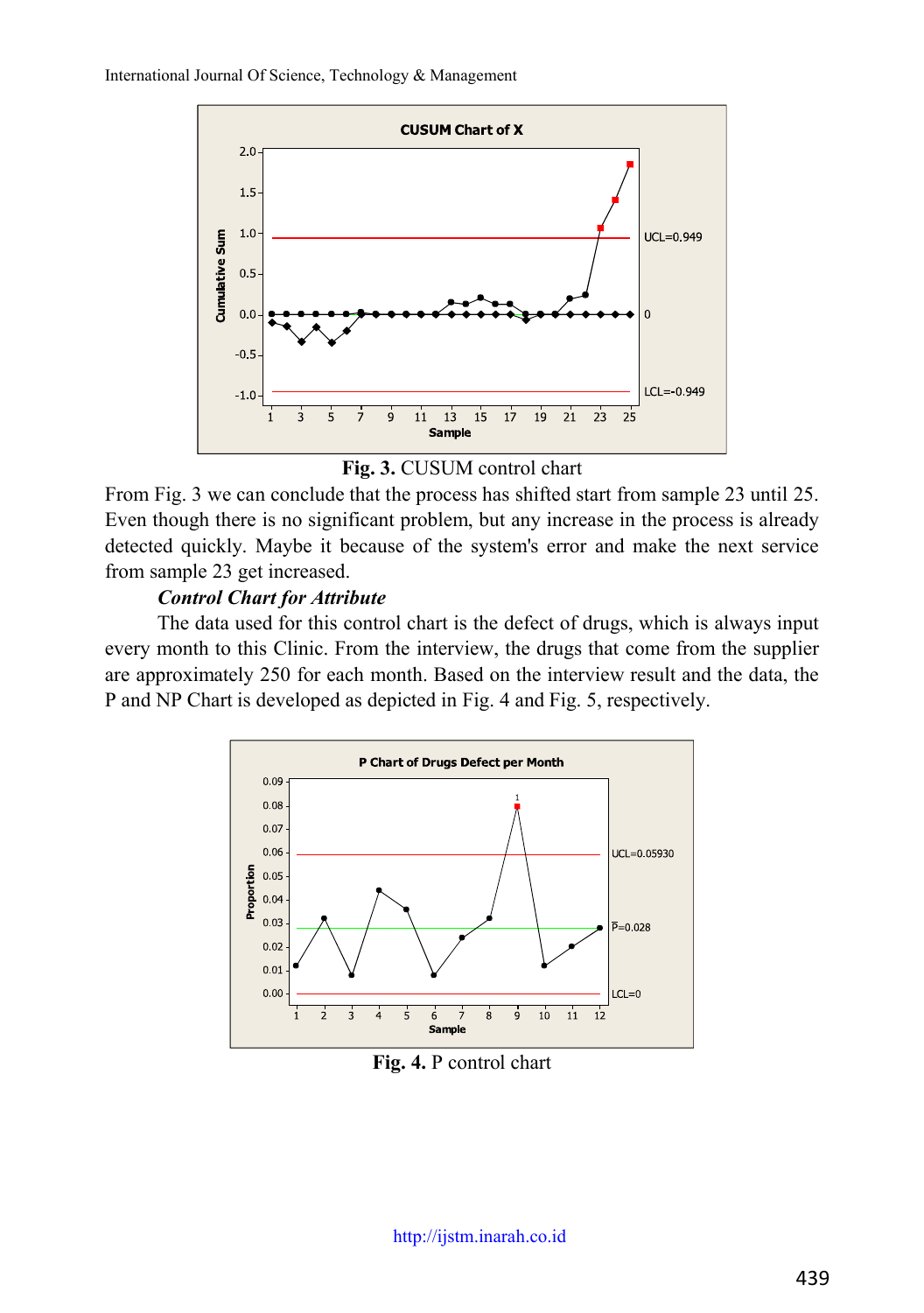



Based on Fig. 4 and Fig. 5 can be seen that there is an assignable cause there. Based on the investigation, in that time, the drug defect occurred while in shipping. The drugs with the kind of tablet are pressed with other things or drugs which has more weight. So, the drug of the tablet is crushed a little bit, and it counts as the defect. Maybe the sender of the drugs is not paid attention while loading the drugs into the truck.

#### *Revision for Control Chart Variable*

Based on the control chart for the variables, it can be seen that there is one sample that exits the upper limit. Therefore, further investigation was carried out to determine the cause of this occurrence. The investigation results show that this happens by assignable causes so that the data can be deleted, and the control chart is revised. Meanwhile, the revised control chart for the variables is shown in Fig. 6.



**Fig. 6.** Revision of control chart for variable